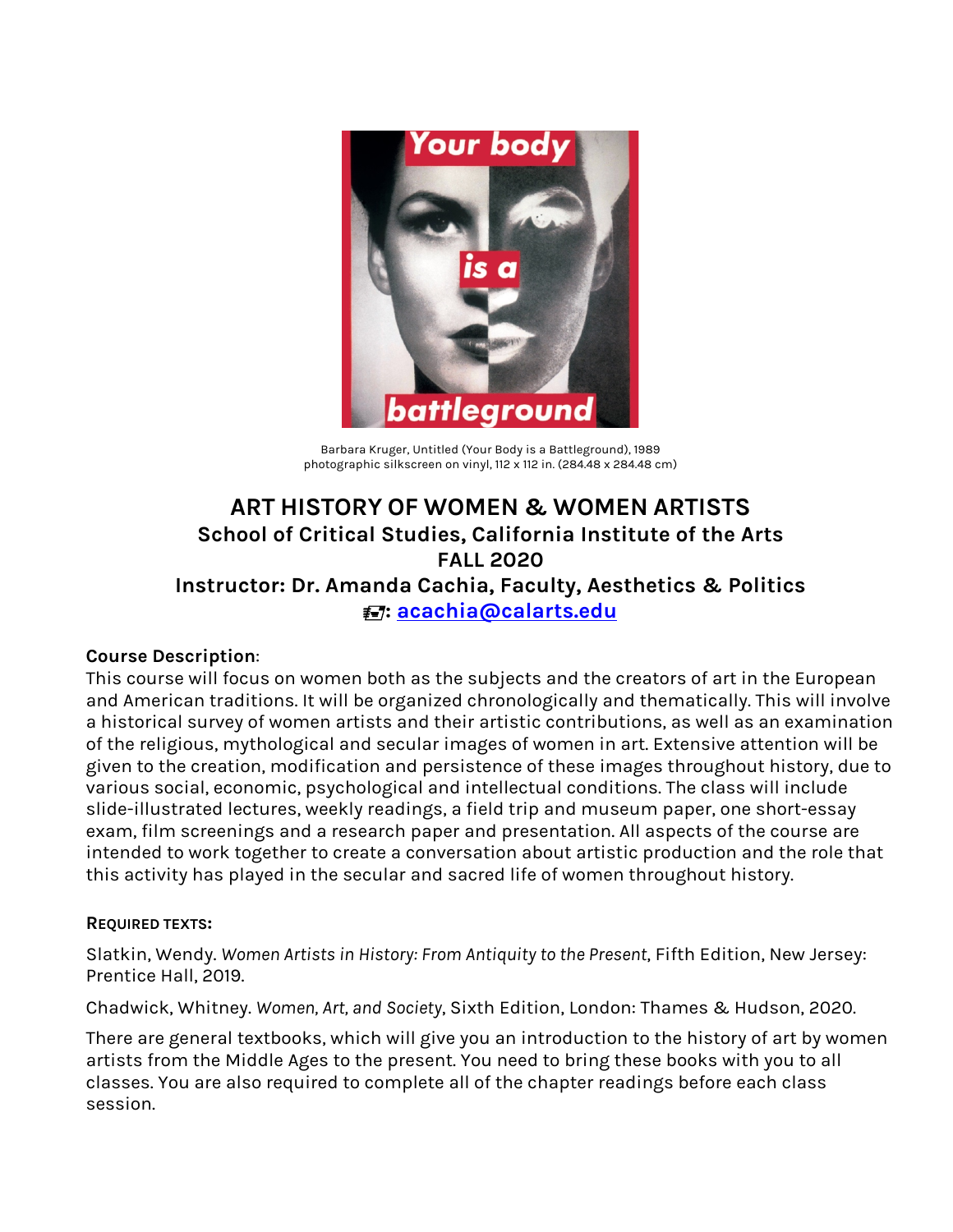### **Suggested Readings:**

- E.H. Fine, "Women and Art." New York: Allanheld & Schram Publishers, 1995.

- Charlotte S. Rubinstein, "American Women Artists." Boston: G.K. Hall, Publishers, 2000.

- Norma Broude and Mary D. Garrard, "The Expanding Discourse: Feminism and Art History." New York: Harper & Row Publishers, 1992.

- Norma Broude and Mary D. Garrard, "Feminism and Art History." New York: Harper & Row Publishers, 1982

- Linda Nochlin, "Women, Art, and Power and Other Essays." New York: Harper & Row Publishers, 1988

- Linda Nochlin, "The Politics of Vision." New York: Harper & Row Publishers, 1988

- J.A. Phillips, "Eve: The History of an Idea." New York: Harper & Row Publishers, 1984

- T.B. Hess and E.C. Baker, "Art and Sexual Politics." New York: Collier Books, 1975

- Wendy Lesser, "His Other Half: Men Looking at Women Through Art." Cambridge, USA: Harvard University Press, 1991.

- R. Parker, "Old Mistresses." New York: Pantheon Books, 1981.

- Germaine Greer, "The Obstacle Race." New York: Farrar, Straus, Giroux, 1979

- A.S. Harris and L. Nochlin, "Women Artists: 1550-1900." New York: Alfred Knopf, 1976.

- Wendy Slatkin, "The Voice of Women Artists" (Englewood Cliffs, NJ: Prentice Hall, 2000)

- E. Tufts, "Our Hidden Heritage: Five Centuries of Women Artists." New York: W.W. Norton, 1975.

# **Student Learning Goals:**

- 1. Engage in class discussions and communicate ideas, demonstrating course preparation.
- 2. Frame key events, movements and ideas in a range of subject areas in historical, contemporary and globally diverse contexts.
- 3. Respond to a range of critical approaches and demonstrate an introductory understanding of how they may relate to métier practice.
- 4. Write critically/creatively in clearly communicated texts honed for an intended audience.
- 5. Research using a variety of sources ethically and according to academic citation protocols, and demonstrating familiarity with different research methodologies.

# **Student Learning Outcomes:**

- **1.** Identify, describe and discuss women artists and their artwork in historical context.
- **2.** Critique, compare and contrast various artists, artworks and styles.
- **3.** Describe, analyze and discuss the styles of various cultures, historical periods, media, techniques, artworks and artists and formulate the observations and evaluations into written form.
- **4.** Define and use appropriate art terminology.
- **5.** Recognize, describe and assess the political, social and economic context in which women have produced artwork.
- **6.** Recognize, describe and assess the traditional and relative limitations and exclusions experienced by women artists.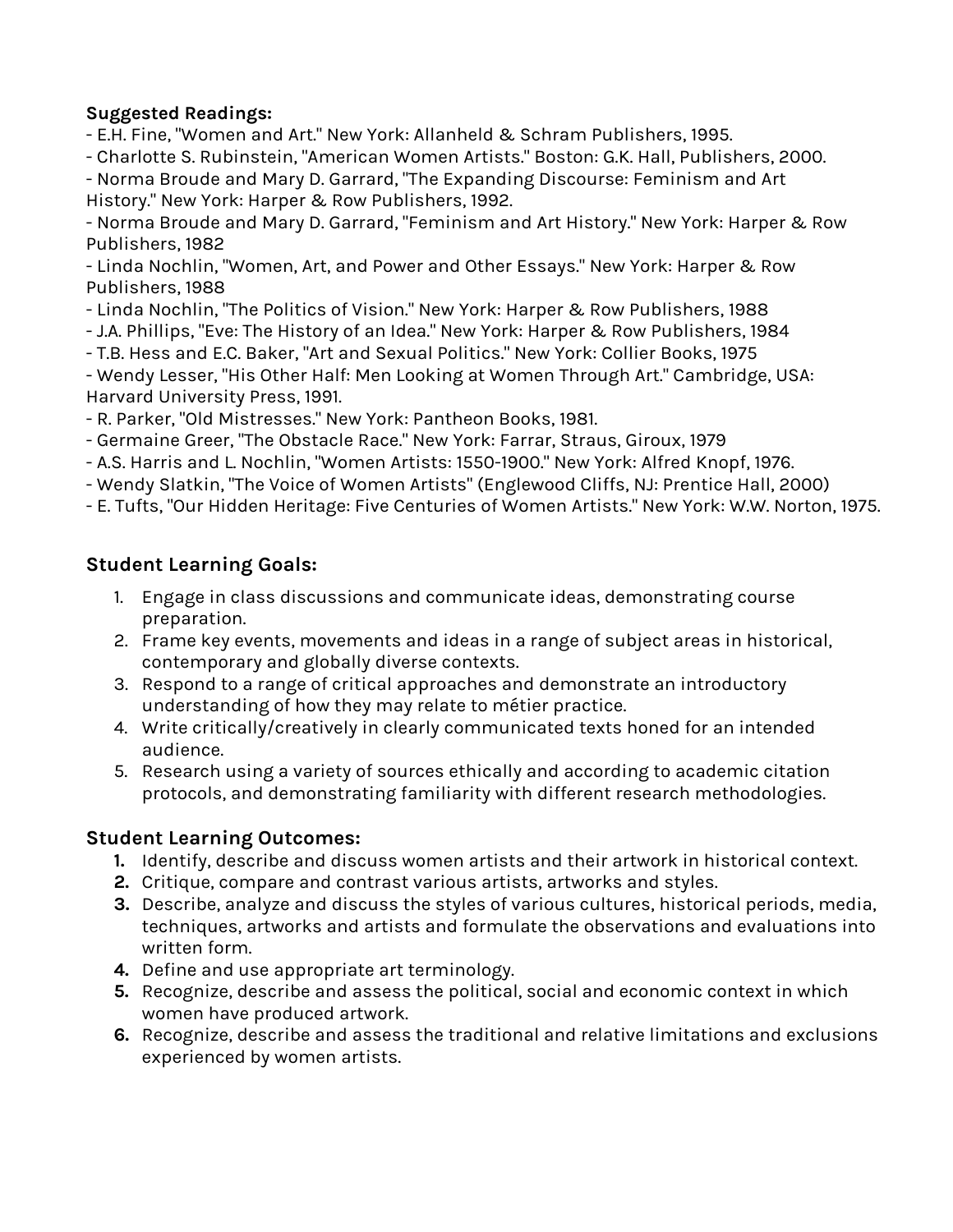#### **ACTIVITIES AND EXAMS**

Each student is expected to read the corresponding chapters to the units covered from the required text. Your grade will be based on the following:

**Participation & Attendance: 10% of your grade Field Trip & Museum Assignment: 20% of your grade Visual Analysis Assignment & Presentation: 30% of your grade Final: 40% of your grade**

### **Participation & Attendance (10%):**

Participation includes actively responding to questions in class based on the reading, working in groups on various activities, and in-class writing activities and peer feedback. Occasionally you will be asked to participate in activities using your phone, and you will also use your laptop to view and discuss images.

### **Museum Object Assignment (20%):**

We will be going on a field trip to visit a museum and then you will be required to write a 4 page essay (plus bibliography) based on an object or objects **made by a woman artist**. Use TurnitIn to submit your work. Deadline:

### **Visual Analysis Research Assignment & Presentation (30%):**

You are required to write a 6-page essay where you will compare and contrast 2 women artists covered during this course and analyze how and to what extent their gender influenced their art. You will analyze formal aspects and content of their work in relation to their biography, the culture and time period in which they lived, and the attitudes towards women artists held by their contemporaries. At the end of the semester, you will also give a brief 5-7 minute presentation on these artists using a powerpoint. Use TurnitIn to submit your work. Deadline:

#### **Final Exam (40%)**:

The Final exam will require blue or green books (any size). It will cover lecture materials. The exam will include short essays. Essays must be completed in class during exam time.

**\*\*No Make-up Exams will be allowed\*\***. If you miss the exam you will receive either a "0" or an "F" for that grade. Due to the nature of the exam, if you arrive late you will not be allowed to enter the exam.

### **Services for Students with Disabilities**

CalArts will provide reasonable accommodations to students with disabilities who have registered with the Student Affairs office. Registration with the Office of Student Affairs is on a voluntary, self-identifying basis. Services are available only after a student has presented certified, current documentation of the disability from an appropriate medical or educational specialist, and this documentation has been reviewed and accepted as complete. Please go to http://calarts.edu/studentservices/ disabilities for extensive information on services for students with disabilities.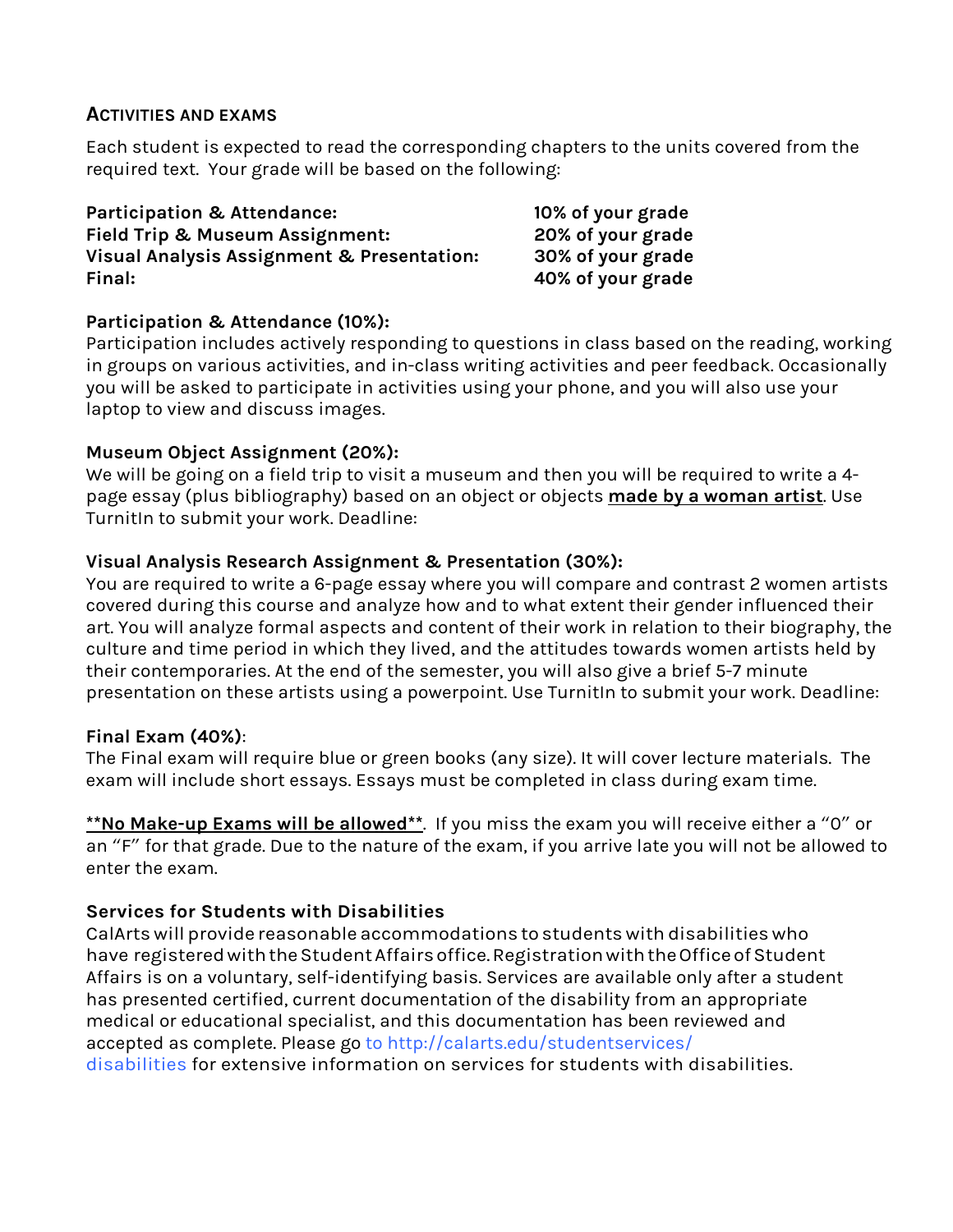# **Grading Policy/Absences**

CalArts does not grade on the A-F scale. We grade using:

- High Pass (HP): Passing with Excellence
- Pass (P): Passing with Quality
- Low Pass (LP):Passing
- Incomplete (I): Temporary evaluation. Through agreement between student and instructor, Incompletes must be made up during the following semester. Incomplete evaluations not made up within the specified period of time will convert to NC.
- No Credit (NC): Work did not meet the criteria for credit. "NC" evaluations may not be converted to credit bearing grades except by petition to the deans councilinitiatedbytheinstructoroftheclassor,intheinstructor'sabsence,the dean ofthe school offering the course.

The following changes to the grading policy will go into effect for all students beginning Fall 2013:

- NC (no credit) grades will appear on a student's permanent academic record
- NX (insufficient attendance) grades will no longer be used
- Withdrawal Period will be extended untilthe 10th week ofthe semester

NC grades must appear on external records to ensure accurate reporting to peer institutions and for financial aid reporting. While CalArts does not use a Grade Point Average (GPA) as part of its marking system, the following formula will be used for externalpurposes:HP =4.00,P=3.00, LP=2.00,NC=0.00.

StudentswillnolongerreceiveNXgrades,butthelongerwithdrawalperiod(through the 10th week of the semester) will provide an option for students to exit a course withoutreceivingafailinggrade.Todropacourseduringtheextendedwithdrawal period,astudentwillobtaintheCourseWithdrawalformfromtheRegistrar'sOffice, consultwithhis orhermentor,obtainthe course instructor's signature verifyingthe lastdateofattendance,andreturntheformtotheRegistrar'sOffice.Thecoursewill remain on the student's record with a "W" grade, but the grade of "W" will have no effect on the grade point average.

If a student misses more than 3 sessions of class and does not pursue the withdrawal option, a NC will be given and will appear on external records.

ToreadtherevisedGradingPolicyinitsentiretyaswellasfrequentlyaskedquestions, click on the link below:

https://my.calarts.edu/policy/3-1-8-1-grading-policy-beginning-fall-2013

# **Change of Grade**

In the interests of operating an equitable grading system, Critical Studies stringently enforcesCalArts'changeofgradepolicy.Studentshaveonesemester uponreceiving an "Incomplete" grade to make up any missing coursework and/or projects. If this work has not been completed by the end of the semester, the Incomplete converts automatically to a "No Credit". After that time, changes require the approval of Deans Council.DeansCouncilwillapprove suchgrade changesonly inthe caseof extreme, extenuating circumstances orin cases of administrative/faculty error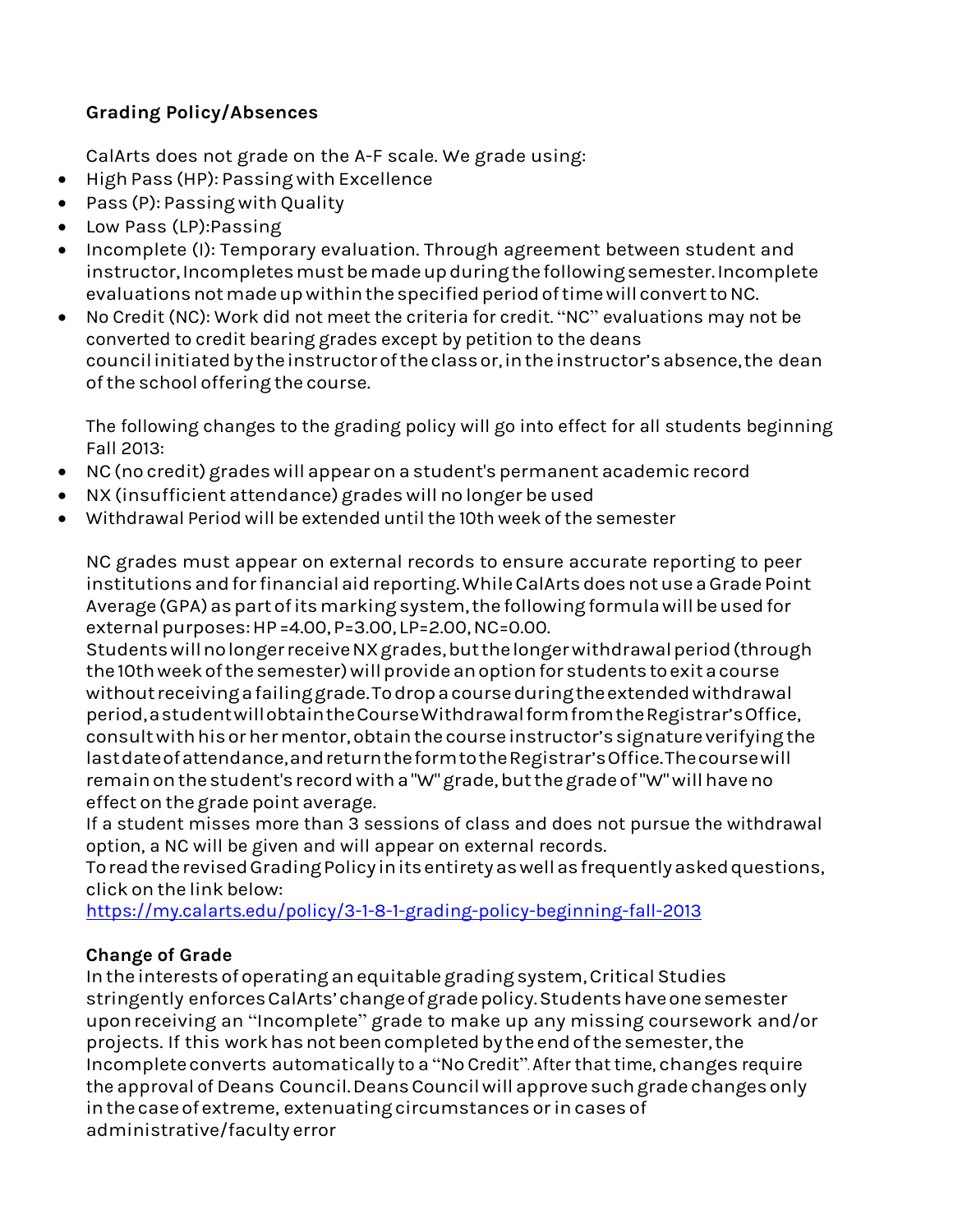#### **Course Policies:**

#### **Absences and Lateness**

Attendance is mandatory. More than two unexcused absences will automatically result in a lowergrade.Chroniclatenesswillalsobereflectedinyourevaluationofparticipation. Regardlessofthereasonfor yourabsenceyouwillberesponsible foranymissedwork.Travel arrangements do not constitute a valid excuse for rescheduling exams. There are no extra credit assignments forthis class.

### **Format**

Pleasetypeanddouble-spaceyourwrittenwork.Typingimprovestheclarityandreadability of your work and double-spacing allows roomforme to comment. Please alsonumber and staple multiple pages. You are free to use your preferred citation style. Please use it consistently throughout your writing.

### **General Decorum**

Slipping in late or leaving early, sleeping, text messaging, surfing the Internet, doing homeworkinclass,eating,etc.aredistractinganddisrespectfultoallparticipants.

### **Plagiarism**

Critical Studies endeavors to teach students the essential skills and basic ethics involved in any academic enquiry. To this end, we are committed to observing the policy on plagiarism set out in the CalArts Course Catalog. This stipulates that plagiarism is the use of ideas and/or quotations (from the internet, books, films, television, newspapers, articles, the work of other students, works of art, media, etc.) without proper credit to the author/artist. Critical Studies holds to the view that plagiarism constitutes intellectual theft and is a serious breach of acceptable conduct. It is also the policy of CalArts that students who misrepresent source material as their own original work and fail to credit it have committed plagiarism and are subject to disciplinary action. In the case of Critical Studies, any student caught plagiarizing will immediatelybegivena'nocredit'forthatclass.Thestudentwillnotbeallowedtorewrite the paper, and if there is further evidence of plagiarism, Critical Studies will recommend more severe disciplinary action, including suspension or dismissal. If you have any questions regarding plagiarism or want direction on how to credit source material, ask the member of faculty and refer to reference guides on permanentreservein theCalArtslibrary.TheCalArtsreferencelibrariansmaybeable to offer additional information

# **Avoiding Academic Dishonesty**

- Organizeyourtimeappropriately toavoidunduepressure,andacquiregoodstudy habits, including note taking.
- Learn proper forms of citation. Always check with your professors of record for their preferred style guides. Directly copied material must always be in quotes; paraphrased material must be acknowledged; even ideas and organization derived from your own previous work or another's work need to be acknowledged.
- Always proofread your finished work to be sure that quotation marks, footnotes and other references were not inadvertently omitted. Know the source of each citation.
- Do not submit the same work for more than one class without first obtaining the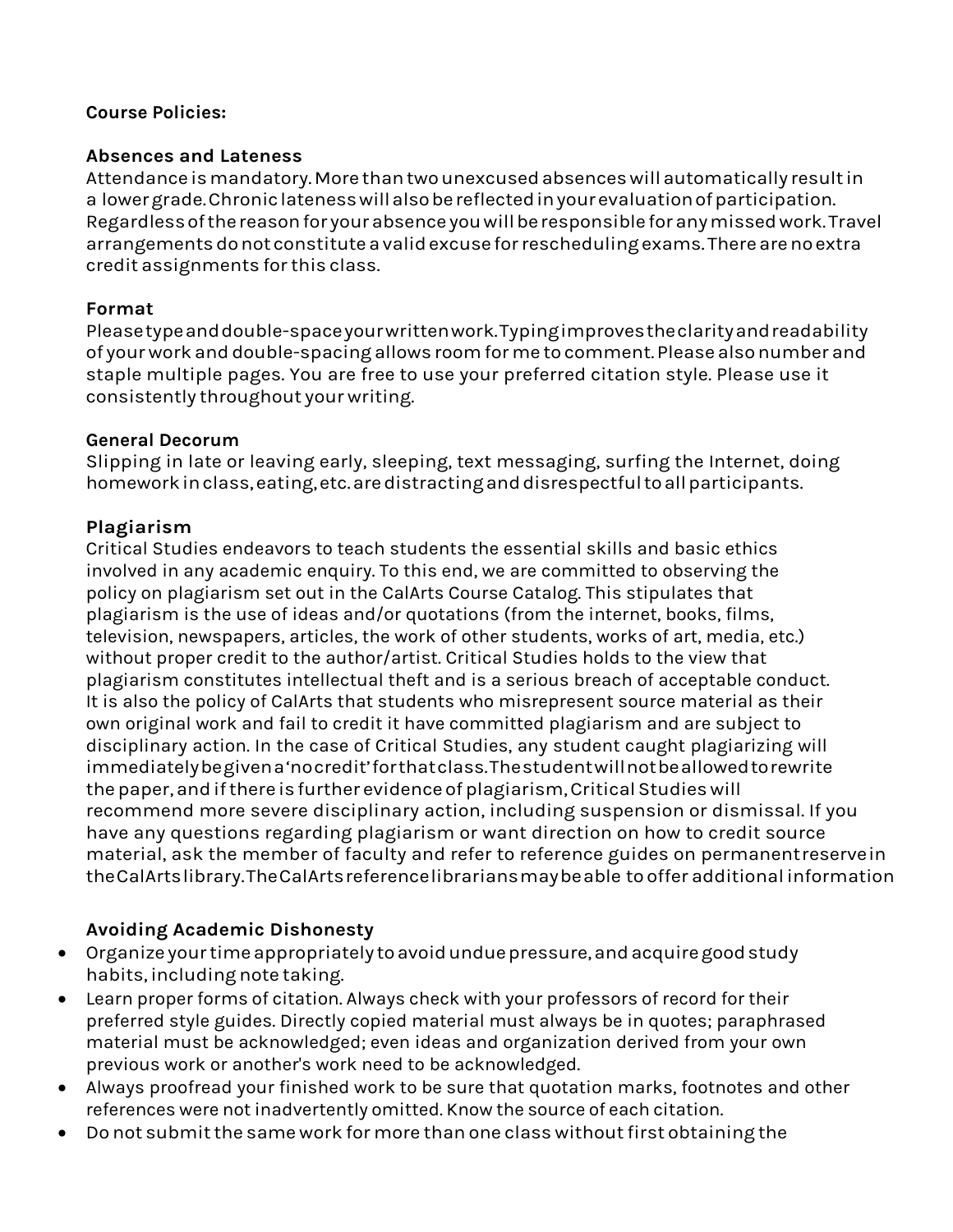permission of both professors even if you believe that work you have already completed satisfies the requirements of another assignment.

• Save your notes and drafts of your papers as evidence of your original work.

### **Disciplinary Sanctions**

When a professor suspects cheating, plagiarism, and/or other forms of academic dishonesty,appropriatedisciplinaryactionmaybetakenfollowingthe department procedure or through referral to the Committee on Student Discipline.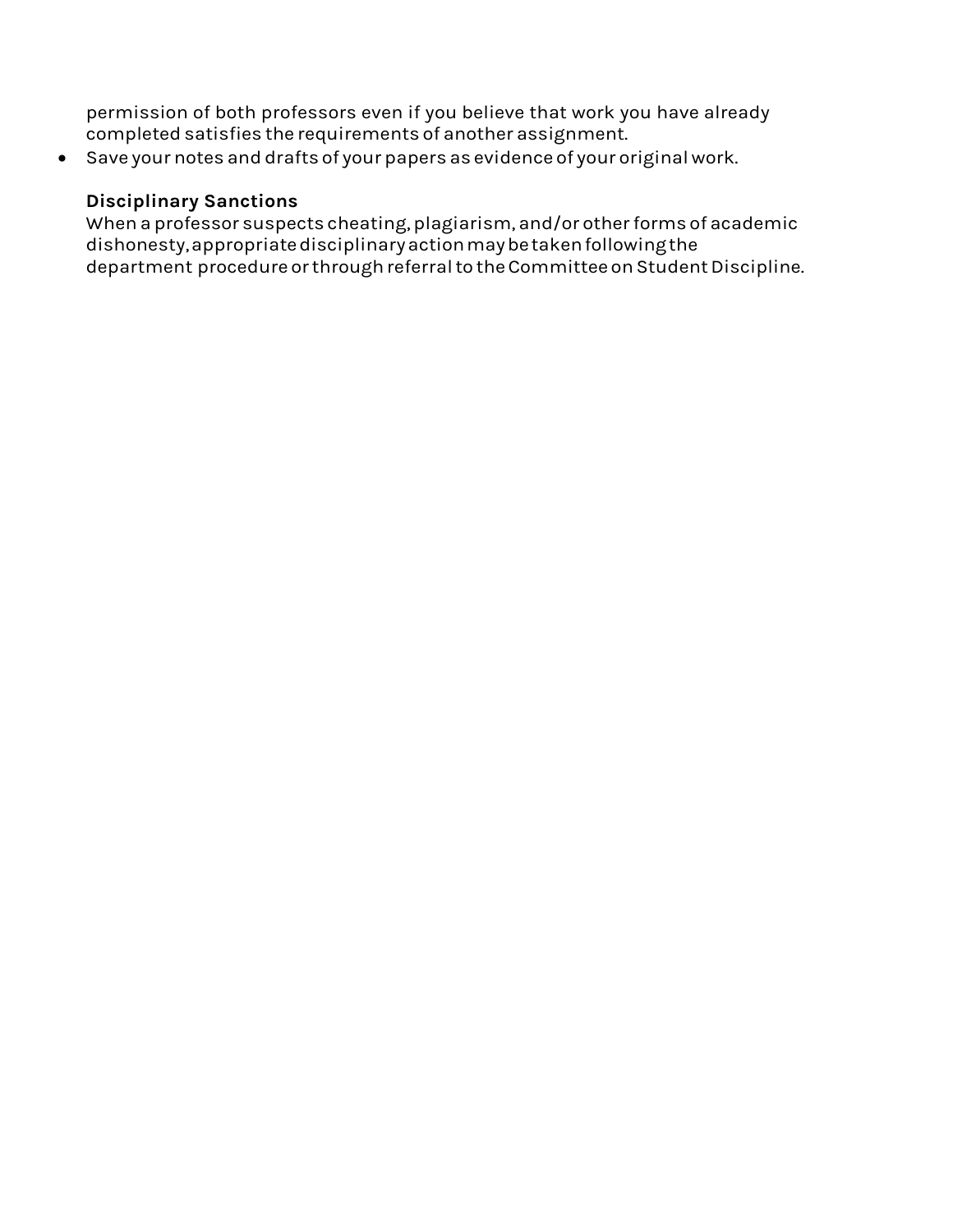# **\*\*All information subject to change at the instructor's discretion\*\***

# **CLASS CALENDAR**:

| Week 1: | Introduction<br>Readings:<br>Nochlin, "Why Have There Been No Great Women Artists?"<br>$\bullet$<br><b>PDF</b><br>Slatkin, "Introduction"<br>$\bullet$<br>Chadwick, "Introduction: Art History and the Woman Artist<br>$\bullet$                                                                                                    |
|---------|-------------------------------------------------------------------------------------------------------------------------------------------------------------------------------------------------------------------------------------------------------------------------------------------------------------------------------------|
| Week 2: | From Pre-History to the Middle Ages:<br>Readings:<br>Slatkin, Chapters 1-4 in Slatkin text: "Prehistory," "The<br>$\bullet$<br>Ancient Near East," "Egypt," and "Crete"<br>Slatkin, Chapters 5-7 in Slatkin text: "Greece," "Rome," and<br>$\bullet$<br>"The Medieval World"<br>Chadwick, Chapter 1: "The Middle Ages"<br>$\bullet$ |
| Week 3: | Europe: 1450-1800:<br>Readings:<br>Slatkin, Chapters 8-9: "Italy, 1450-1600," and "Europe 1600-<br>1700"<br>Chadwick, Chapter 2: "The Renaissance Ideal"<br>$\bullet$                                                                                                                                                               |
| Week 4: | Europe: 1450-1800:<br>Readings:<br>Slatkin, Chapter 10: "Europe 1700-1800"<br>$\bullet$<br>Chadwick, Chapter 3: "The Other Renaissance"<br>$\bullet$<br>Chadwick, Chapter 4: "Domestic Genres and Women<br>$\bullet$<br>Painters in Northern Europe"                                                                                |
| Week 5: | FIELD TRIP TO LOS ANGELES MUSEUM                                                                                                                                                                                                                                                                                                    |
| Week 6: | The Nineteenth Century:<br>Readings:<br>Slatkin, Chapters 11-12: "France: 1800-1870," and "The United<br>$\bullet$<br>States: 1830-1900"<br>Chadwick, Chapter 5: "Amateurs and Academics: A New<br>Ideology of Femininity in France and England"<br><b>Field Trip Museum Papers due</b>                                             |
| Week 7: | The Nineteenth Century:<br>Readings:<br>Slatkin, Chapters 13-14: "Victorian England: 1850-1890," and<br>"The Late 19th Century: Europe and the United States: 1870-<br>1900"                                                                                                                                                        |